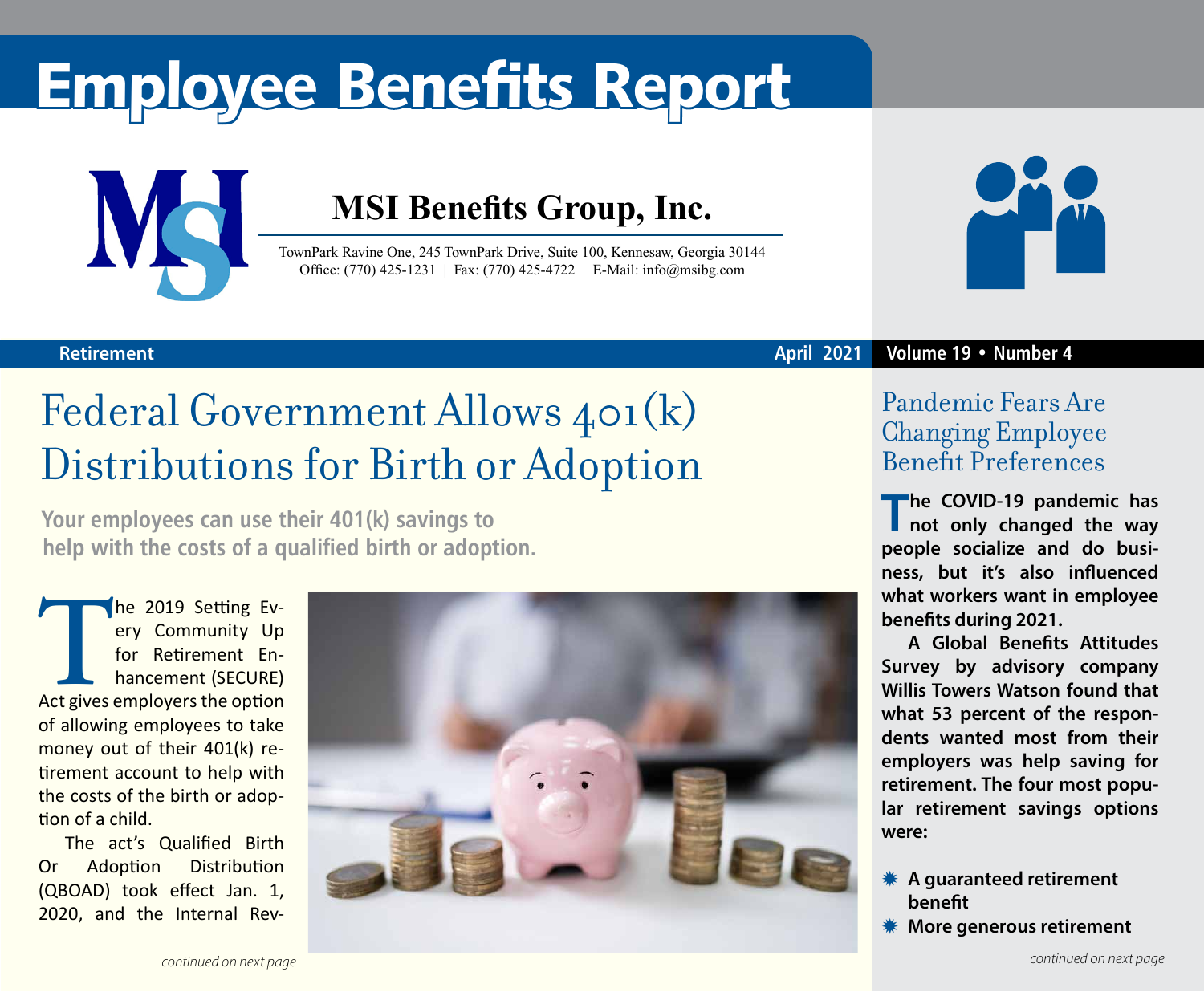enue Service issued guidance for employers in September 2020, which many employers were waiting on before determining whether to allow the benefit. The Q&A can be found at [www.irs.gov/pub/irs-drop/n-20-68.pdf](http://www.irs.gov/pub/irs-drop/n-20-68.pdf).

QBOAD gives employees the option to take up to \$5,000 per parent per child from a 401(k) or other eligible retirement plan without paying the 10 percent early distribution penalty for withdrawing funds before age 59½. To qualify, the distribution must be taken during the 1-year following the date when the child is born or the date when the legal adoption is finalized.

The employees must report the amount of the distribution in their gross income for the year and pay income taxes on it. Depending on an individual's income tax bracket, that amount could mean significant federal and state taxes.

An employee who takes the distribution can pay it back. No time frame has yet been set by the Treasury Department for the repayment, but employees need to realize that they could be missing out on investment gains if they delay replacing the money. If they change jobs after they take a QBOAD, they may make their recontribution into a personal IRA.

#### **Your Responsibilities as an Employer**

It's optional for employers to allow the QBOAD in their 401(k) plans. But if it's decided to allow it, the plan must be amended by the last day of the 2022 plan year; if QBOADs are added after 2022, the plan must be amended by the last day of the plan year in which the QBOAD is implemented.

Employers who decide to allow a QBOAD, will need to have their retirement plan administrators update their systems and plan documents.

Other issues to consider, which are covered in the IRS Q&A, include how to handle participation by long-term and part-time employees in 401(k) plans; the expansion of qualified birth or adoption distributions; and the timing of related plan amendments.

#### **Employee Options**

For employers who decide not to offer this option, employees still have other ways to get a penalty-free distribution. An eligible employee can treat the distribution as a qualified birth or adoption distribution on their federal income tax return. The same rules, about including the distribution in their gross income and the waiver of the 10 percent early distribution fee, still apply.

An employee also can apply for a loan if their employer's 401(k) allows it. They generally can borrow up to 50 percent of their vested account balance to a maximum of \$50,000. There is no credit check or qualification process. Interest rates are generally reasonable and both the principal and the interest must be paid within five years back into their own 401(k) account.

**benefits in exchange for other benefits and less pay** 

- **K** Retiree medical benefits
- **K** Access to multiple savings and **investment products**

**A 2020 survey conducted by MetLife found that 76 percent of employees were worried about how the pandemic is affecting their financial and psychological wellbeing.**

**Specifically, the survey found that even though employees rely on employers as a social safety net, as many as four in 10 felt their employers were not providing enough benefits. These employees wanted more, such as financial assistance, enhanced sick leave, flexible work schedules, and childcare assistance.** 

**The challenge is keeping benefit costs low while offering more options. The Global Survey indicated that more than a third of respondents cited reducing benefit costs as their top benefits priority, followed by receiving greater benefits security from employers.** 

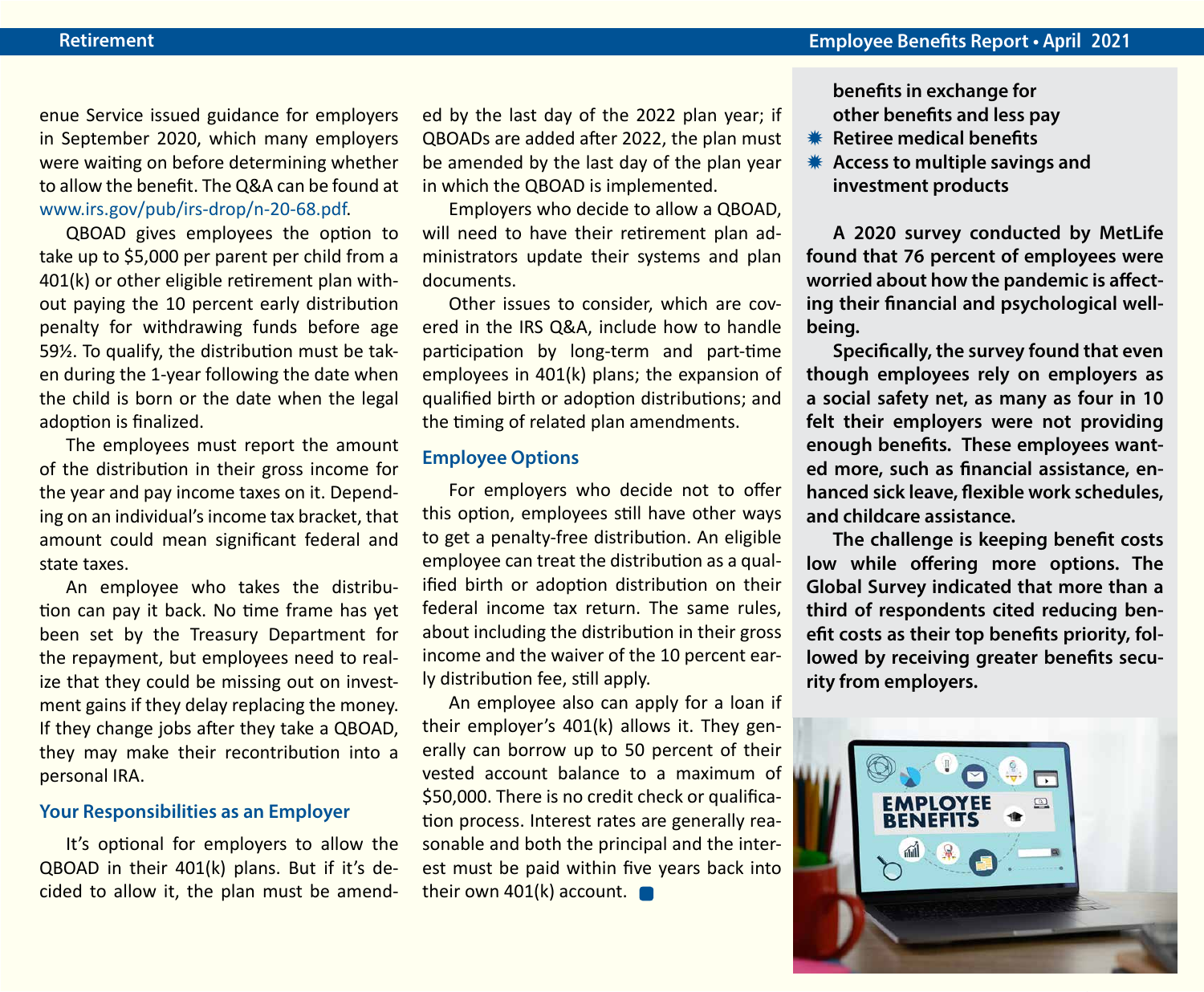## Individual vs. Group Long-Term Care Coverage for Employees

**Considering whether to offer long-term care insurance to employees? How does group long-term compare to individual long-term insurance?** 

The answer is that in comparison to group long-term care insurance, individual coverage has advantages and disadvantages.<br>First, the benefit of long term care insurance is that it pays a daily stipend that covers the costs insurance, individual coverage has advantages and disadvantages.

First, the benefit of long term care insurance is that it support, whether the beneficiary remains in their home or is in a facility. They are covered if they are suffering from a chronic medical condition, a disability or a disorder such as Alzheimer's disease. The kind of services an individual might need can range from skilled nursing or assistance with day-to-day tasks

There are two common forms of employer-offered long-term care insurance:

- **WE True group:** usually offered by employers with 500 or more employees.
- **\*\*** Voluntary group: usually offered by smaller employers who give employees the opportunity to purchase coverage at a reduced or subsidized cost.

For many people, the major concern is cost and you may find that group insurance or voluntary coverage is not necessarily cheaper than individual policies.

The biggest advantage of a *group policy* is that all employees will qualify for coverage, regardless of health issues. This is because the risk of claims is spread over a larger group of people. Thus, an employee who has a history of stroke or drug addiction can be covered for less than what it would cost for individual coverage. However, an employee in reasonably good health or married will likely pay more for employer-



offered coverage than they would for identical protection purchased on an individual basis.

*Voluntary insurance* is a package of individual long-term care insurance policies offered at a discount to companies with at least 10 eligible employees. Most companies require the applicant to undergo full health underwriting before being accepted for coverage, while some companies may have simpler questions depending on the size of the group and whether the employer contributes to the program.

*Individually purchased long-term care insurance* is a good, economical purchase for non-smoking individuals in relatively good health, especially people married or living with a partner, since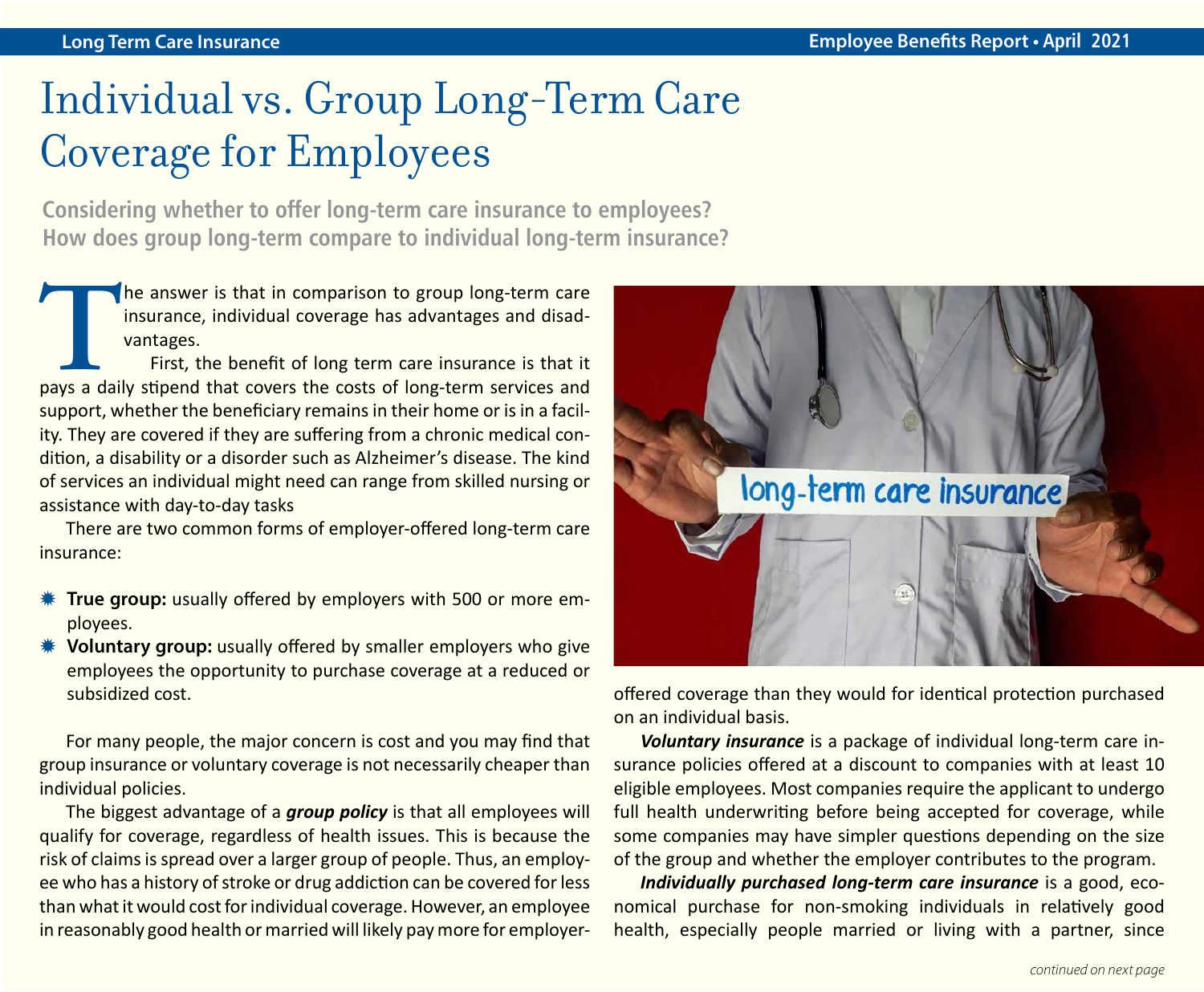#### **Employee Benefits Report • April 2021 Long Term Care Insurance**

marital or spousal discounts are usually offered, which can reduce the cost as much as 40 percent. Discounts don't usually change even if the policyholder's health changes.

Unfortunately, when applying for individual policies, people with conditions insurers feel pose greater long-term care risk can be declined coverage. That's why waiting to apply for a policy until you're 50 or so can be risky and why employersponsored coverage can be a blessing to an older work population.

#### **Group Plan Questions**

If you are considering offering group long-term care insurance to your employees, here are a few questions to ask when comparing policies:

- $*$  What is the initial daily benefit?
- $*$  Does the policy pay 100 percent of the costs for home care, assisted living or nursing home care?
- **\*\*** How long are benefits paid?
- $*$  How long is the waiting period before benefits are paid?
- **\#** Does the policy only reimburse for actual expenses or does it provide cash?

Many group policies do not increase the coverage over time, which is a way to keep costs lower. It's worth asking what the benefit level be in 10, 15 or 20 years. Please call us to get more details.

### HealthCare Options For Unemployed Workers

**How President Biden's executive orders could affect health care coverage and the way we address the pandemic.**

**NAME NOM** EMPLOYMENT INSURANCE NAME EMPLOYMENT INSURANCE COUTHENT INSURA  $N_{\rm O}$ 

There are new incentives and opportunities to get health care insurance<br>for workers who lost their jobs and<br>employer-sponsored health care<br>during the COVID-19 pandemic. tunities to get health care insurance for workers who lost their jobs and employer-sponsored health care during the COVID-19 pandemic.

The Commonwealth Fund estimates nearly 15 million Americans are without health insurance and 7.7 million of them lost their coverage when they lost their jobs. Some of these workers have already obtained coverage through Medicaid and the Affordable Care Act (ACA) marketplace or by purchasing short-term health insurance.

If you have employees you've been unable to keep on the payroll, here are a few options for them to explore for obtaining health insurance.

#### **Marketplace Reopened**

Normally, the ACA Marketplace is only open for new health insurance coverage each year from Nov. 1 to Dec. 15 or if the applicant has recently experienced certain life events, such as getting married, having a baby or losing health coverage from previous employment.

However, one of President Joe Biden's ex-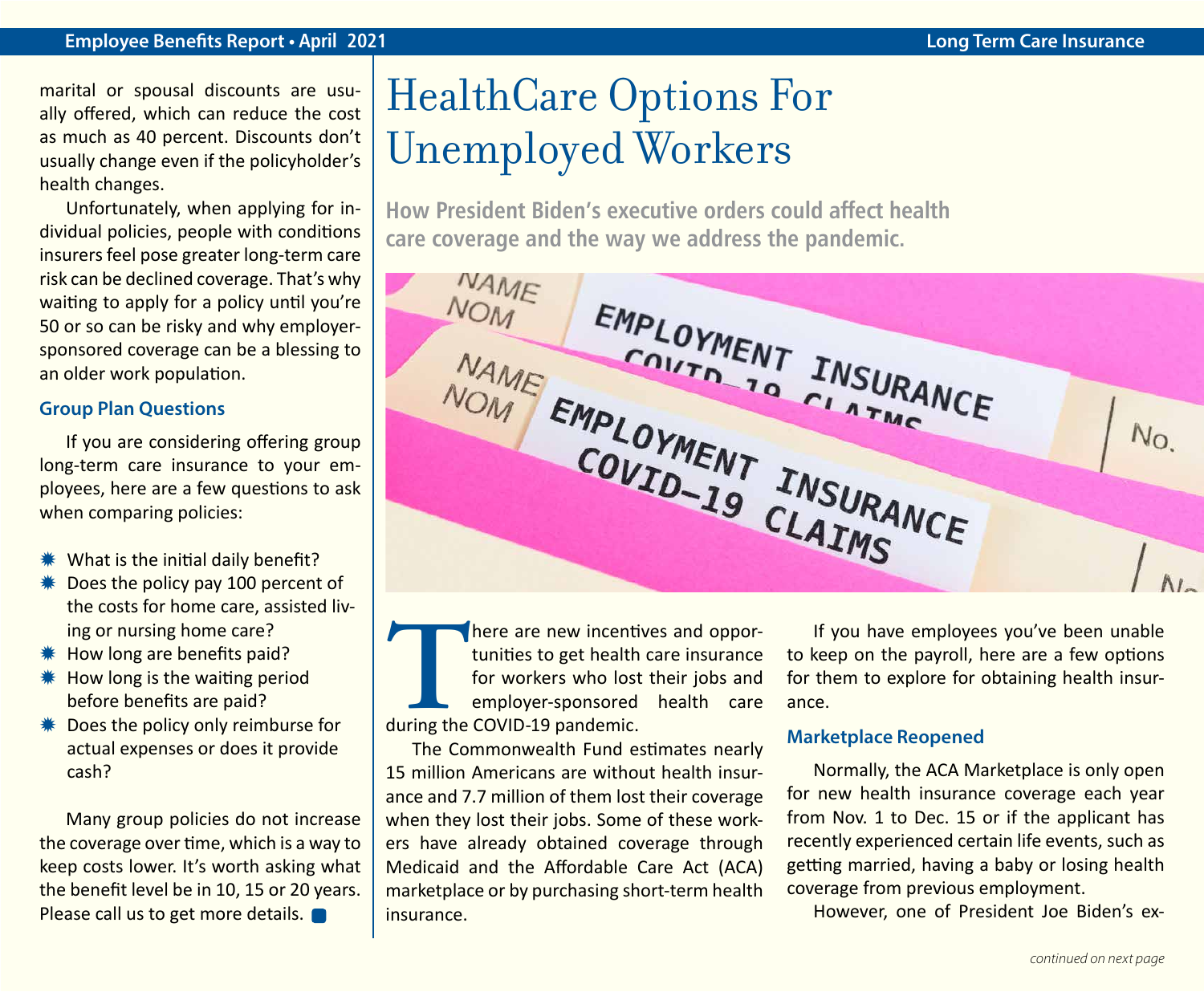**Long Term Care Insurance Employee Benefits Report • April 2021**

ecutive orders was to temporarily reopen the ACA Marketplace (Obamacare) from Feb. 15, 2021 to May 15, 2021 for people without health insurance who live in one of the 36 states where *HealthCare.gov* is available.

Individuals who live in states where *HealthCare.gov* does not operate can apply and enroll in coverage through the marketplace websites established and maintained by five states, including California, Massachusetts and New York, and the territory of Puerto Rico.

#### **ShortTerm Plans**

Short-term health plans usually have much cheaper monthly premiums than ACA-compliant plans because they can deny coverage to people with preexisting health conditions, impose higher cost-sharing and exclude entire categories of services. Some short-term plans cover COVID-19 treatment, while others do not.

Congress defines people who have shortterm plans as uninsured. Short-term plans usually are a better fit for healthy people who only need catastrophic coverage for a few months until they can afford better coverage.

#### **COBRA**

COBRA, which stands for the Consolidated Omnibus Budget Reconciliation Act of 1985, is a federal law that guarantees employees who lose their employer-sponsored health coverage, mainly because they've lost their job, can keep it for up to 18 months.

However, employers are no longer subsidizing the cost, which makes the COBRA premium prohibitively expensive for many unemployed people. However, under a provision of the \$1.9 trillion stimulus package, the government would pay for former employees to maintain health coverage from their old job through COBRA.

#### **Trillion Dollar Stimulus Plan**

President Biden's \$1.9 trillion stimulus plan features a section that will affect health care in two ways. It will:

- \* Make upper-middle-income Americans eligible for premium subsidies on Obamacare marketplaces.
- $*$  Increase the financial help that already goes to lower-income enrollees.

The stimulus plan tackles one of the ACA's biggest weaknesses: affordability. A 2018 survey of uninsured Americans and those with *Healthcare.gov* plans showed that 42 percent of those who shopped for individual market coverage found it "very difficult or impossible to find an affordable plan."

Current law limits premium subsidies to those earning less than 400 percent of the federal poverty line which is \$51,520 for an individual and \$106,000 for a family of four in 2021. Anyone who is above that earning level will pay significantly more for coverage.

The Biden plan removes, for two years, the income cap currently in place, and creates a new cap  $-8.5$  percent of an individual or family's income on premium contributions — for midlevel health plans. While it's not expected to attract more Americans who need insurance, it might reduce premiums for those who are already spending 15 percent or more of their income on premiums. The Center on Budget and Policy Priorities estimates that a family of four earning \$110,000 would see monthly premiums for a midlevel health plan fall from \$1,529 to \$779.

The Biden plan recommends increasing the tax credits to lower health premiums or even "eliminate" them. For example, someone earning 150 percent of the federal poverty line (\$19,140 for an individual), would go from paying as much as 4 percent of income for a midlevel health plan to paying nothing.

#### **Public Option**

In the spirit of the Biden presidential campaign's promise to create a "Medicare-like public option" to expand coverage, Sens. Michael Bennet, D-Colo., and Tim Kaine, D-Va., are working to reintroduce their Medicare-X Choice Act. The plan would set up a Medicare public option for individuals and small businesses, initially in areas with limited access to coverage and then nationwide by 2025.

However, both Biden and House Speaker Nancy Pelosi, D-Calif., have said they oppose Medicare for All, and Republicans, who have resisted efforts to increase government involvement in health insurance, will likely block the proposal in the Senate.

Still, now that Democrats control the White House and have a slim majority in Congress, they expect to continue working to strengthen Obamacare through the Stimulus Act and in other ways.